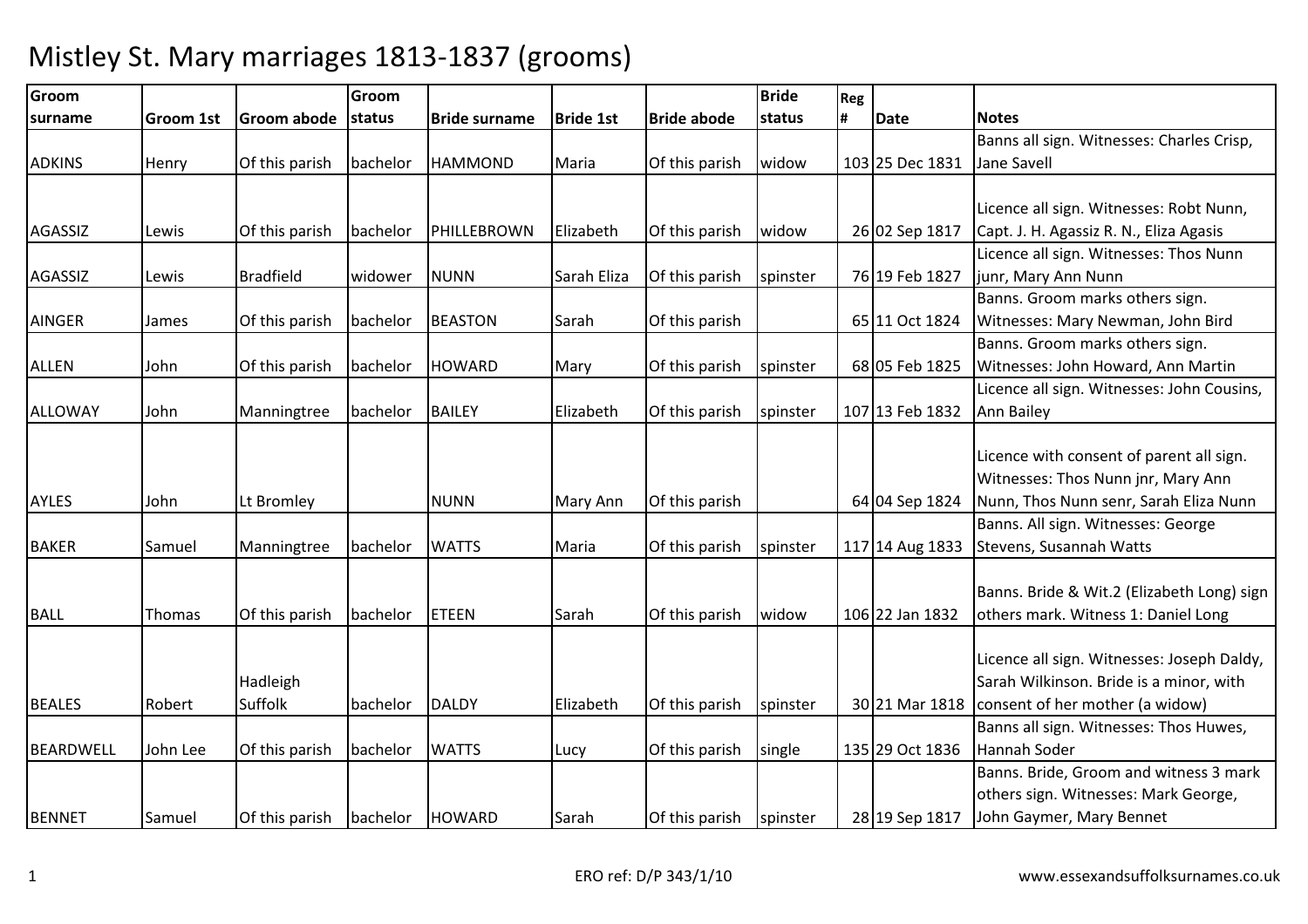| Groom            |                  |                | Groom    |                      |                   |                    | <b>Bride</b> | Reg |                 |                                                                                                                     |
|------------------|------------------|----------------|----------|----------------------|-------------------|--------------------|--------------|-----|-----------------|---------------------------------------------------------------------------------------------------------------------|
| <b>Isurname</b>  | <b>Groom 1st</b> | Groom abode    | status   | <b>Bride surname</b> | <b>Bride 1st</b>  | <b>Bride abode</b> | status       | #   | <b>Date</b>     | <b>Notes</b>                                                                                                        |
| <b>BETTS</b>     | William          | Manningtree    | bachelor | <b>NUNN</b>          | <b>Milly Fall</b> | Of this parish     | spinster     |     | 48 21 Jun 1820  | Licence all sign. Witnesses: John Pissey, A.<br>Bacon. Bride a minor, with permission of<br>her father Leonard Nunn |
|                  | James            |                |          |                      |                   |                    |              |     |                 | Banns. Groom signs others mark.                                                                                     |
| <b>BIGSBY</b>    | Smith            | Of this parish | bachelor | GULL                 | Lydia             | East Bergholt      |              |     |                 | 129 04 May 1835   Witnesses: Gregory & Lydia Beeson                                                                 |
| <b>BIRD</b>      | John             | Of this parish | bachelor | <b>FLURRY</b>        | Mary              | Of this parish     | spinster     |     | 125 15 Aug 1834 | Banns all mark. Witnesses: Samuel Flurry,<br>Lucy Howlett                                                           |
| <b>BLOMFIELD</b> | Stephen          | Of this parish | bachelor | <b>SELF</b>          | Ann               | Of this parish     | spinster     |     | 45 16 Feb 1820  | Banns. Bride & Groom mark others sign.<br>Witnesses: Ricdh Saveel, William Self                                     |
| <b>BOWLES</b>    | Edmund           | Of this parish | bachelor | <b>THOMPSON</b>      | Martha            | Of this parish     | spinster     |     | 20 05 Feb 1816  | Banns all sign. Witnesses: Elizabeth<br>Boutell, Rebecca Denny                                                      |
| <b>BOWMAN</b>    | John             | Of this parish | bachelor | LOVEDAY              | Mary Ann          | Of this parish     | spinster     |     | 95 23 Dec 1830  | Banns. Bride & groom sign others mark.<br>Witnesses: John Bolton, Sarah Winney                                      |
| <b>BREAM</b>     | William          | Of this parish | widower  | <b>CANNAM</b>        | Sarah             | Of this parish     | spinster     |     | 62 09 Mar 1824  | Banns. Bride & Groom mark others sign.<br>Witnesses: Ann & Edwd Holman                                              |
| <b>BREAM</b>     | William          | Of this parish | widower  | <b>HOW</b>           | Esther            | Of this parish     |              |     | 73 30 Jul 1826  | Banns. Bride & groom mark others sign.<br>Witnesses: Mary Howe, David How                                           |
| <b>BRITTON</b>   | John             | Of this parish | widower  | <b>CRACKNELL</b>     | Hannah            | Of this parish     | widow        |     | 47 11 Apr 1820  | Licence. Groom marks others sign.<br>Witnesses: James & Maye[sr]                                                    |
| <b>CALVER</b>    | Shadrach         | Of this parish | bachelor | <b>FIDGET</b>        | Mary              | Of this parish     | spinster     |     | 63 16 Apr 1824  | Banns. Groom & Wit.1 (Samuel Segers)<br>sign others mark. Witness 2: Hannah<br>Fidget                               |
| <b>CANT</b>      | James            | Manningtree    | widower  | <b>LONG</b>          | Hannah            | Of this parish     | spinster     |     | 14 22 Feb 1815  | Licence all sign. Witnesses: Maria Lindsay<br>Long, Willm Long senior                                               |
| <b>CAPON</b>     | Robert           | Manningtree    | bachelor | <b>SEABORN</b>       | Nancy             | Of this parish     | spinster     |     | 22 07 Jun 1816  | Banns all sign. Witnesses: Henry Capon,<br><b>Susan Glading</b>                                                     |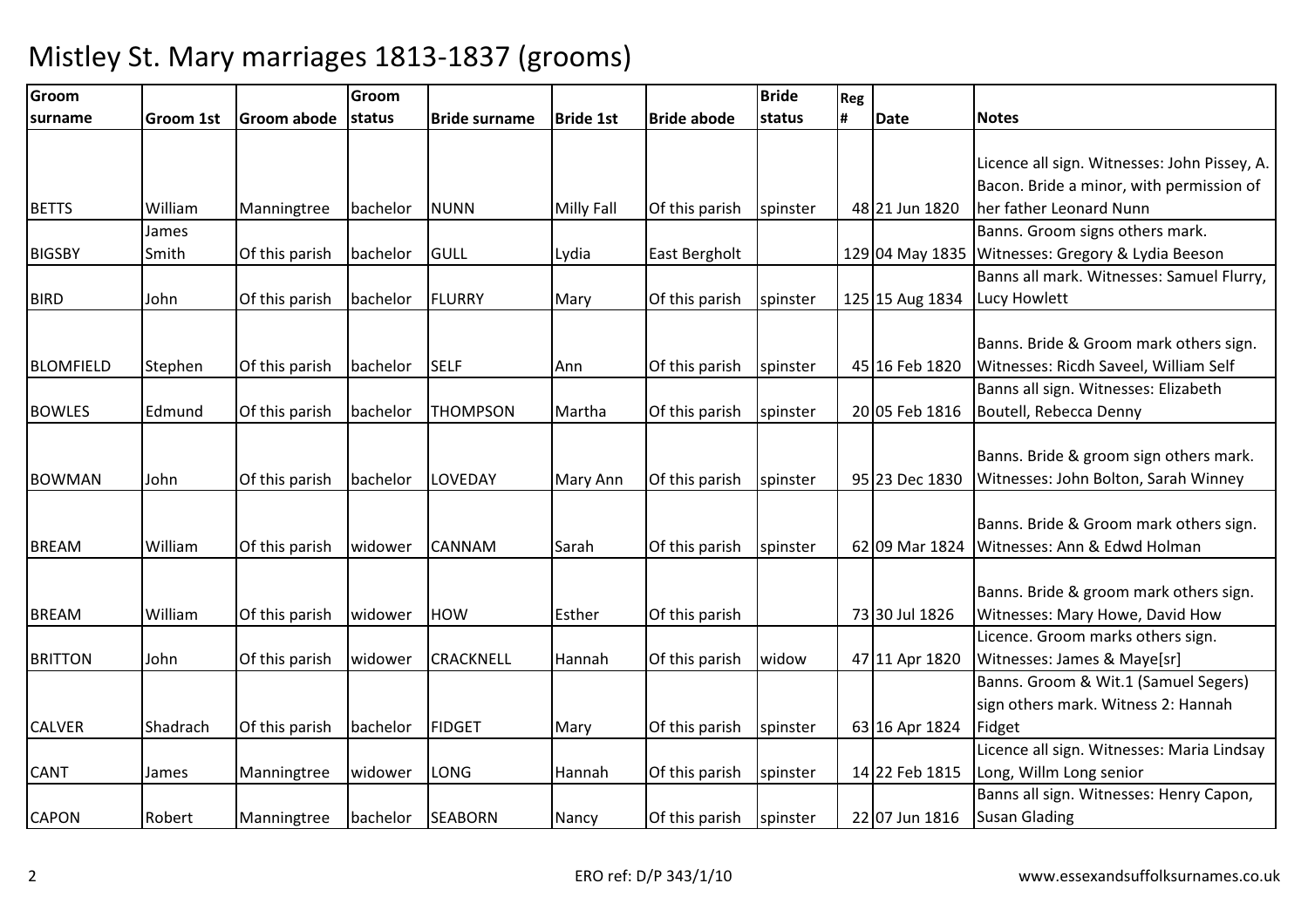| Groom             |                  |                    | Groom    |                      |                  |                    | <b>Bride</b> | Reg |                 |                                                       |
|-------------------|------------------|--------------------|----------|----------------------|------------------|--------------------|--------------|-----|-----------------|-------------------------------------------------------|
| surname           | <b>Groom 1st</b> | <b>Groom abode</b> | status   | <b>Bride surname</b> | <b>Bride 1st</b> | <b>Bride abode</b> | status       | #   | <b>Date</b>     | <b>Notes</b>                                          |
|                   |                  |                    |          |                      |                  |                    |              |     |                 | Banns all sign. Witnesses: John Tollady,              |
| <b>CARRINGTON</b> | John             | Of this parish     | bachelor | <b>WATTS</b>         | Maria            | Of this parish     | spinster     |     | 5 24 Aug 1813   | <b>Mary Betts</b>                                     |
|                   |                  |                    |          |                      |                  |                    |              |     |                 | Banns all mark. Witnesses: William                    |
| <b>CARTER</b>     | William          | Of this parish     | bachelor | <b>POLLY</b>         | Hannah           | Of this parish     | widow        |     | 82 09 Nov 1827  | Mason, Mary Byford                                    |
|                   |                  |                    |          |                      |                  |                    |              |     |                 | Licence with consent of parents (bridde is            |
|                   |                  |                    |          |                      |                  |                    |              |     |                 | a minor). Bride & Groom mark others                   |
|                   |                  |                    |          |                      |                  |                    |              |     |                 | sign. Witnesses: Ann & Henry Hempson,                 |
| <b>CHAPMAN</b>    | James            | East Bergholt      | bachelor | <b>MANNING</b>       | Mary             | Of this parish     | spinster     |     | 34 18 Nov 1818  | <b>Henry Fenn</b>                                     |
|                   |                  |                    |          |                      |                  |                    |              |     |                 |                                                       |
|                   |                  |                    |          |                      |                  |                    |              |     |                 | Banns. Groom & Wit.1 (Maria Watts) sign               |
| <b>CLARK</b>      | William          | Of this parish     | bachelor | <b>KIDDELL</b>       | Mary Ann         | Of this parish     | spinster     |     | 116 08 Mar 1833 | lothers mark. Witness 2: James Kiddell                |
|                   |                  |                    |          |                      |                  |                    |              |     |                 |                                                       |
|                   |                  |                    |          |                      |                  |                    |              |     |                 | Banns. Witness 1 (Wm Hammond) signs                   |
| <b>COOK</b>       | Timothy          | Of this parish     | widower  | <b>HAMMOND</b>       | Sarah            | Of this parish     | spinster     |     | 8 03 Nov 1813   | others mark. Witness 2: Sarah Hammond                 |
|                   |                  |                    |          |                      |                  |                    |              |     |                 | Banns. All sign. Witnesses: Rt Kerredge,              |
| <b>COOK</b>       | James            | Of this parish     | bachelor | <b>TOLLADY</b>       | Sarah            | Of this parish     | spinster     |     | 18 27 Dec 1815  | George Hatt?                                          |
|                   |                  |                    |          |                      |                  |                    |              |     |                 | Banns. Witnesses 2 & 3 (William Carter,               |
|                   |                  |                    |          |                      |                  |                    |              |     |                 | William Wymark) signs others mark.                    |
| <b>COOK</b>       | William          | Lt Bromley         | bachelor | <b>CARTER</b>        | Sally            | Of this parish     | spinster     |     | 37 26 Jan 1819  | Witness 1: Ann Cook                                   |
|                   |                  |                    |          |                      |                  |                    |              |     |                 | Licence with consent of parent. All sign.             |
|                   |                  |                    |          |                      |                  |                    |              |     |                 | Witnesses: Benjamin Gardener, Mary                    |
| <b>COOK</b>       | James            | Of this parish     | bachelor | <b>MOOR</b>          | Elizabeth        | Of this parish     | spinster     |     | 56 01 Aug 1823  | Moor. Bride is a minor.                               |
|                   |                  |                    |          |                      |                  |                    |              |     |                 | Banns. Bride marks others sign.                       |
|                   |                  |                    |          |                      |                  |                    |              |     |                 | Witnesses: John Eteen, Mary Ann                       |
| <b>COOK</b>       | John             | Of this parish     | bachelor | <b>ETEEN</b>         | Catharine        | Of this parish     | spinster     |     | 94 24 Nov 1830  | Lambard, Ann Custon Barnes                            |
|                   |                  |                    |          |                      |                  |                    |              |     |                 | Banns. Witness 2 signs others mark.                   |
|                   |                  |                    |          |                      |                  |                    |              |     |                 | Witnesses: Sarah Honeyball, Thomas                    |
| <b>COOPER</b>     | Samuel           | Of this parish     | bachelor | <b>ATKINS</b>        | Sarah            | Of this parish     | spinster     |     | 16 08 Jul 1815  | Saveall                                               |
|                   |                  |                    |          |                      |                  |                    |              |     |                 | Banns. Bride marks others sign.                       |
| <b>COUSINS</b>    | William          | Of this parish     | bachelor | <b>KING</b>          | Elizabeth        | Of this parish     | spinster     |     |                 | 123 16 Mar 1834   Witnesses: J Windell, Susanah Watts |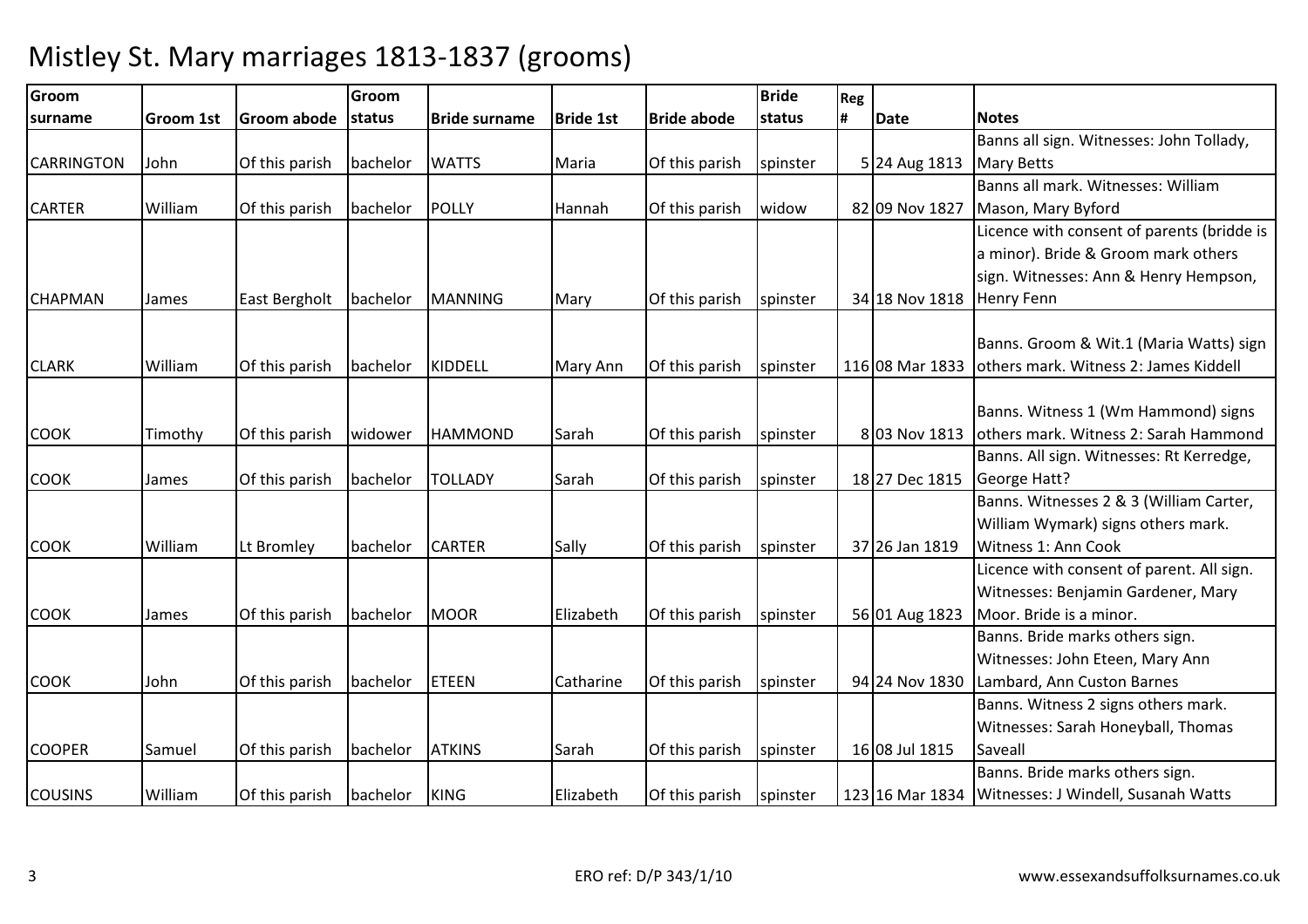| Groom          |                  |                    | Groom    |                      |                  |                    | <b>Bride</b> | Reg |                 |                                             |
|----------------|------------------|--------------------|----------|----------------------|------------------|--------------------|--------------|-----|-----------------|---------------------------------------------|
| surname        | <b>Groom 1st</b> | <b>Groom abode</b> | status   | <b>Bride surname</b> | <b>Bride 1st</b> | <b>Bride abode</b> | status       | #   | <b>Date</b>     | <b>Notes</b>                                |
|                |                  |                    |          |                      |                  |                    |              |     |                 |                                             |
|                |                  |                    |          |                      |                  |                    |              |     |                 | Banns. Groom signs "Creeser", his           |
|                |                  |                    |          |                      |                  |                    |              |     |                 | surname is spelt "Cresser" in register. The |
|                |                  |                    |          |                      |                  |                    |              |     |                 | others mark. Witnesses: William Strutt,     |
| <b>CREESER</b> | John             | Lawford            | bachelor | <b>COE</b>           | Mary             | Of this parish     | spinster     |     | 2 05 Mar 1813   | Sarah Cook                                  |
|                |                  |                    |          |                      |                  |                    |              |     |                 | Banns all sign. Witnesses: Daniel Curtis,   |
| <b>CURTIS</b>  | Anthony          | Of this parish     | bachelor | SPURGEON             | Mary Ann         | Of this parish     | spinster     |     | 42 26 Jan 1820  | Ann Howard                                  |
|                |                  |                    |          |                      |                  |                    |              |     |                 | Banns. Groom signs others mark.             |
|                |                  |                    |          |                      |                  |                    |              |     |                 | Witnesses: Charles & Mary Ann               |
| <b>DANIELS</b> | Thomas           | Of this parish     | bachelor | <b>HAMMOND</b>       | Hannah           | Of this parish     | spinster     |     | 102 12 Oct 1831 | Hammond                                     |
|                |                  |                    |          |                      |                  |                    |              |     |                 |                                             |
|                | William          |                    |          |                      |                  |                    |              |     |                 | Banns. Witness 2 (Mary Ann Kiddle) marks    |
| <b>DEBNEY</b>  | Sidney           | Of this parish     | bachelor | <b>HOWE</b>          | Elizabeth        | Of this parish     | spinster     |     | 104 03 Jan 1832 | others sign. Witness 1: David Howe          |
|                |                  |                    |          |                      |                  |                    |              |     |                 | Banns all sign. Witnesses: John Moor, Ann   |
| <b>DICKSON</b> | Robert           | Of this parish     | bachelor | <b>TOLLADY</b>       | Elizabeth        | Of this parish     | spinster     |     | 36 23 Dec 1818  | <b>Harris</b>                               |
|                |                  |                    |          |                      |                  |                    |              |     |                 | Licence all sign. Witnesses: Hannah &       |
| <b>DUNNETT</b> | Thomas           | Of this parish     | bachelor | <b>MARTIN</b>        | Ann              | Of this parish     | widow        |     | 101 25 Sep 1831 | John Howard                                 |
|                |                  |                    |          |                      |                  |                    |              |     |                 | Banns all mark. Witnesses: Sarah Revett,    |
| <b>DURRANT</b> | Abraham          | Of this parish     | bachelor | <b>WILSON</b>        | Elizabeth        | Of this parish     | spinster     |     | 23 09 Nov 1816  | James Durrant                               |
|                |                  |                    |          |                      |                  |                    |              |     |                 |                                             |
|                |                  |                    |          |                      |                  |                    |              |     |                 | Banns. Bride signs others mark.             |
| <b>EASTER</b>  | William          | Of this parish     | bachelor | <b>TURNER</b>        | Mary             | Of this parish     | spinster     |     | 90 03 Mar 1829  | Witnesses: James Ainger, Susan Turner       |
|                |                  |                    |          |                      |                  |                    |              |     |                 | Banns. Witness 2 signs others mark.         |
|                |                  |                    |          |                      |                  |                    |              |     |                 | Witnesses: William Kiddle, William          |
| <b>EASTER</b>  | Robert           | Of this parish     | bachelor | <b>POWELL</b>        | Susan            | Of this parish     | spinster     |     | 127 14 Nov 1834 | Wymark                                      |
|                |                  |                    |          |                      |                  |                    |              |     |                 | Banns all mark. Witnesses: William          |
| <b>EASTY</b>   | William          | Of this parish     | widower  | <b>POWEL</b>         | Lucy             | Of this parish     | spinster     |     | 110 08 Jul 1832 | Gooch, Martha Powel                         |
|                |                  |                    |          |                      |                  |                    |              |     |                 | Banns all sign. Witnesses: William          |
| <b>ELLIOTT</b> | George           | Of this parish     | bachelor | <b>LAMB</b>          | Mary             | Of this parish     | spinster     |     | 136 05 Apr 1837 | <b>Walters, Eliza Barten</b>                |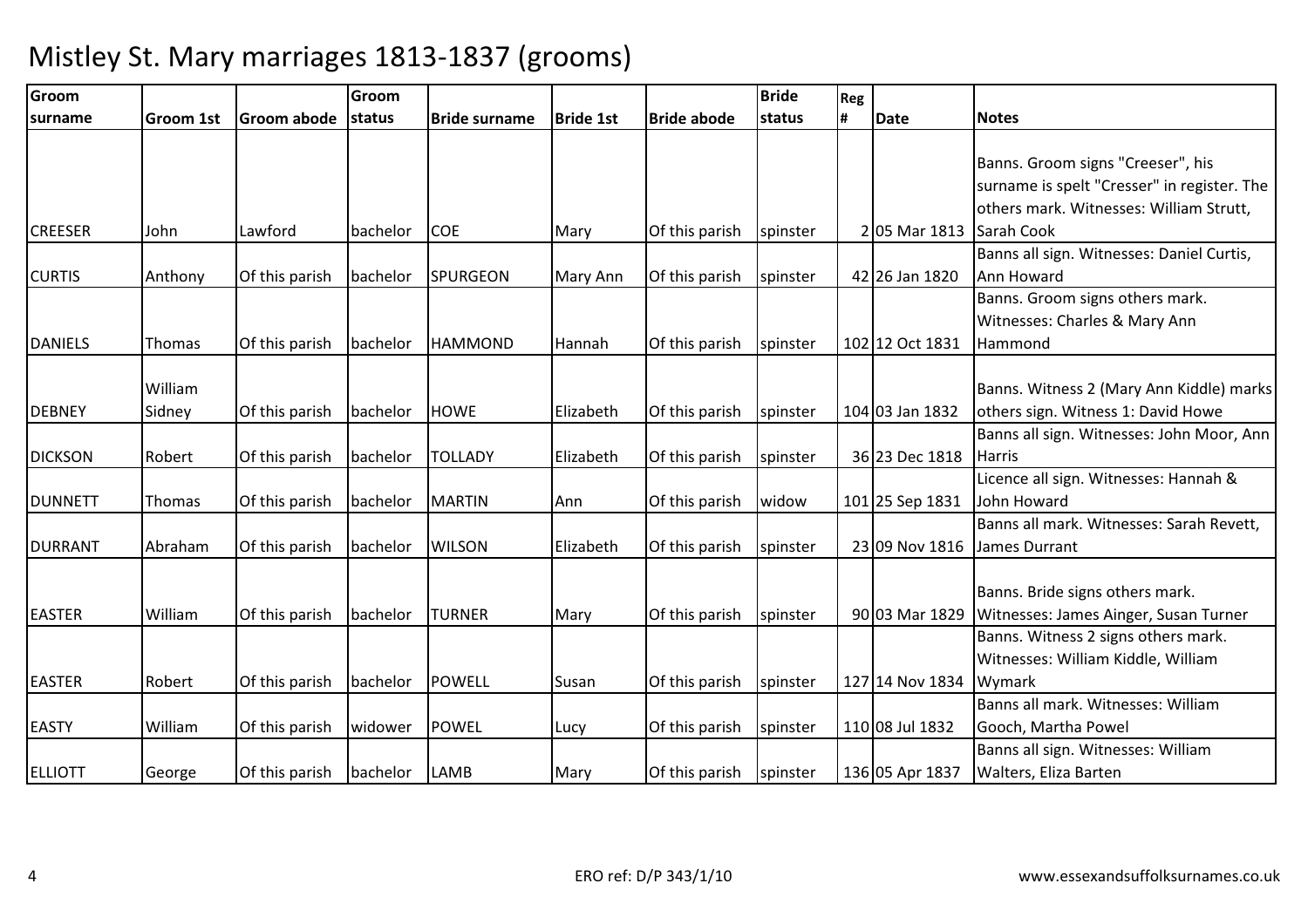| Groom           |                  |                  | Groom    |                      |                  |                    | <b>Bride</b> | Reg |                 |                                                                                       |
|-----------------|------------------|------------------|----------|----------------------|------------------|--------------------|--------------|-----|-----------------|---------------------------------------------------------------------------------------|
| <b>Isurname</b> | <b>Groom 1st</b> | Groom abode      | status   | <b>Bride surname</b> | <b>Bride 1st</b> | <b>Bride abode</b> | status       | #   | <b>Date</b>     | <b>Notes</b>                                                                          |
| <b>ETEEN</b>    | Samuel           | Of this parish   | bachelor | <b>BANNOCKS</b>      | Sarah            | Of this parish     | spinster     |     | 52 26 Nov 1821  | Banns. Bride & Wit.1 (Catherine Eteen)<br>sign others mark. Witness 1: John Eteen     |
| <b>EVERSON</b>  | John             | Of this parish   | bachelor | <b>CUTTING</b>       | Susan            | Of this parish     | spinster     |     | 51 05 Oct 1821  | Banns. Bride & Wit2 (Anne Barham) mark<br>others sign. Witness 1: John Barham         |
| <b>FLURRY</b>   | William          | Of this parish   | bachelor | SOUTHGATE            | Mary             | Of this parish     |              |     | 33 11 Nov 1818  | Licence. Bride & Groom mark others sign.<br>Witnesses: Annis & Henry Hempson          |
| <b>FRENCH</b>   | Joseph           | Brightlingsea    | bachelor | <b>STAPLES</b>       | Sarah            | Of this parish     | spinster     |     | 50 26 Jan 1821  | Banns. Groom marks others sign.<br>Witnesses: Robert Staples, Mary Downes             |
| <b>FROST</b>    | William          | Manningtree      |          | <b>TAYLOR</b>        | Elizabeth        | Of this parish     |              |     | 59 13 Jan 1824  | Banns all sign. Witnesses: Mary Palmer,<br>John Manning                               |
| <b>FROST</b>    | William          | Of this parish   | widower  | <b>BEAUMONT</b>      | Lucy             | Thorpe             | spinster     |     | 85 11 Dec 1827  | Banns. Bride marks others sign.<br>Witnesses: Edwd Sherlock, Mary Palmer              |
| <b>FROST</b>    | John             | Of this parish   | bachelor | <b>WINNEY</b>        | Sarah            | Of this parish     | spinster     |     | 118 04 Oct 1833 | Banns. Bride & groom mark others sign.<br>Witnesses: William & Mary Winney            |
| <b>FROSTICK</b> | James            | Of this parish   | bachelor | <b>COOK</b>          | Mary             | Of this parish     | spinster     |     | 89 23 Dec 1828  | Banns all sign. Witnesses: Thomas Curtis?,<br><b>Elizabeth Cook</b>                   |
| <b>GARNET</b>   | William          | <b>Bradfield</b> | bachelor | <b>HOWLETT</b>       | Sarah            | Of this parish     | spinster     |     | 60 15 Jan 1824  | Banns. Witness 2 (Wm Wymark) signs<br>others mark. Witness 1: Thomas Garnet           |
| <b>GAYMER</b>   | John             | Of this parish   | widower  | <b>MANLEY</b>        | Susan            | Of this parish     | widow        |     | 13 14 Dec 1814  | Banns. Groom signs others mark.<br>Witnesses: Charlotte & Joseph Edwards              |
| <b>GOSLING</b>  | William          | Of this parish   | widower  | DAY                  | Eleanor          | Of this parish     | spinster     |     | 40 29 Oct 1819  | Banns. Bride & Groom mark others sign.<br>Witnesses: William Gould, William<br>Wymark |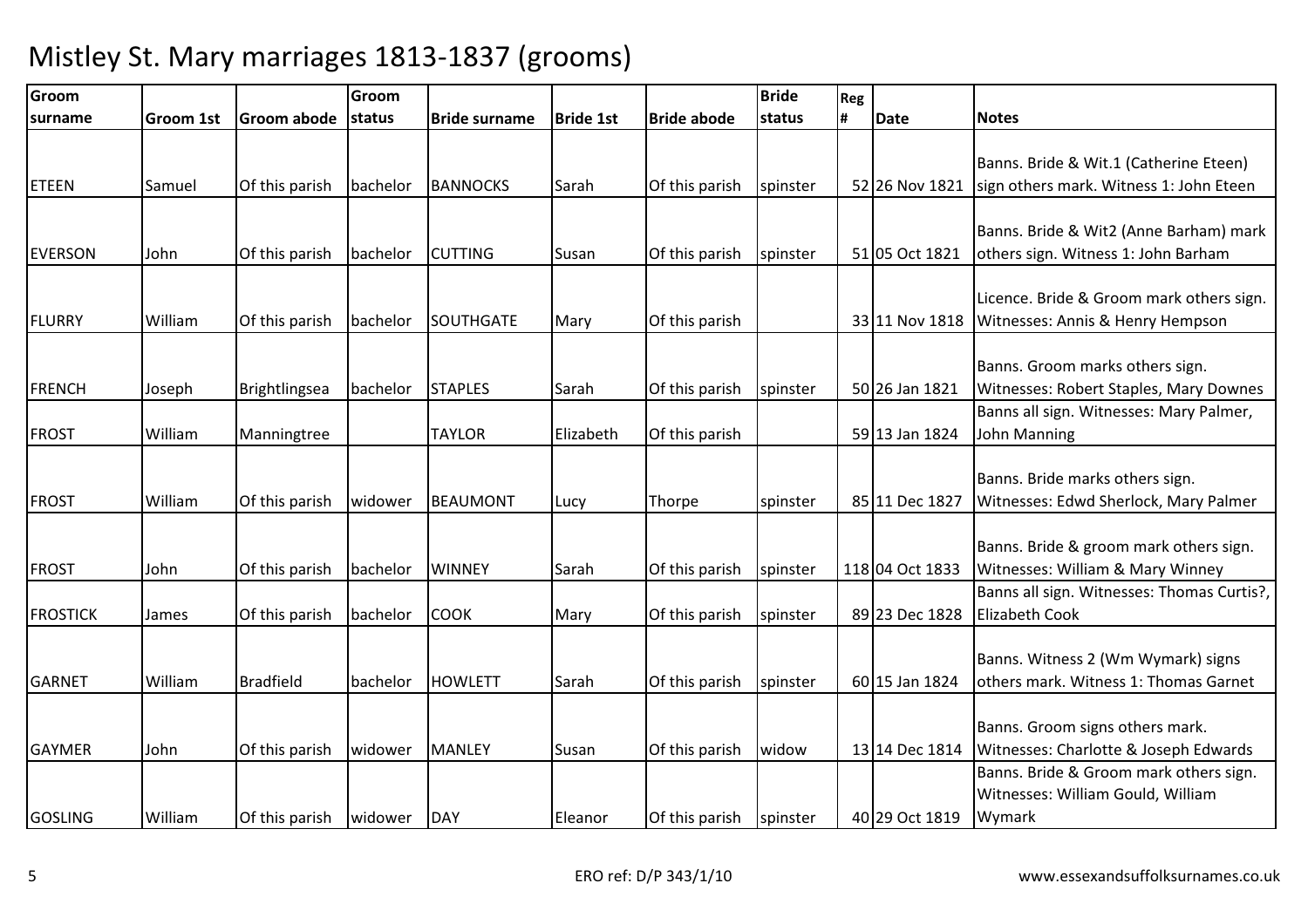| Groom           |                  |                | Groom    |                      |                  |                    | <b>Bride</b> | Reg |                          |                                           |
|-----------------|------------------|----------------|----------|----------------------|------------------|--------------------|--------------|-----|--------------------------|-------------------------------------------|
| <b>surname</b>  | <b>Groom 1st</b> | Groom abode    | status   | <b>Bride surname</b> | <b>Bride 1st</b> | <b>Bride abode</b> | status       | #   | <b>Date</b>              | <b>Notes</b>                              |
|                 |                  |                |          |                      |                  |                    |              |     |                          | Banns. Bride marks others sign.           |
| <b>GREEN</b>    | Robert           | Of this parish | widower  | <b>FAIRS</b>         | Elizabeth        | Of this parish     | spinster     |     | 35 30 Nov 1818           | Witnesses: John Malyn, John Gaymer        |
|                 |                  |                |          |                      |                  |                    |              |     |                          | Banns all sign. Witnesses: John Arnold,   |
| <b>HAMMOND</b>  | William          | Of this parish | widower  | <b>ARNOLD</b>        | Hannah           | Of this parish     | spinster     |     | 71 02 Oct 1825           | Wm Wymark                                 |
|                 |                  |                |          |                      |                  |                    |              |     |                          |                                           |
|                 |                  |                |          |                      |                  |                    |              |     |                          | Banns. Banns all sign. Witnesses: John    |
| <b>HARRIS</b>   | James            | Wix            | bachelor | PRYOR                | Hannah           | Of this parish     | spinster     |     | 114 04 Jan 1833          | Lilley, Fanny Prior, Robert Kerridge      |
|                 |                  | Thorpe         |          |                      |                  |                    |              |     |                          | Banns. All mark. Witnesses: James Harvey, |
| <b>HARVEY</b>   | John             | le Soken       | bachelor | <b>HAMMOND</b>       | Eliza            | Of this parish     | spinster     |     | 93 04 Oct 1830           | Ann Hammond                               |
|                 |                  |                |          |                      |                  |                    |              |     |                          | Banns. Groom & Wit.1 (John Howlett) sign  |
|                 |                  |                |          |                      |                  |                    |              |     |                          | others mark. Witness 2: Hannah            |
| <b>HOLLAND</b>  | Thomas           | Of this parish | bachelor | <b>STOW</b>          | Catharine        | Of this parish     | spinster     |     | 109 15 Apr 1832          | Chipperton                                |
|                 |                  |                |          |                      |                  |                    |              |     |                          | Banns all sign. Witnesses: Elizabeth      |
| <b>HOWSE</b>    | Percival         | Of this parish | bachelor | <b>RUSSELL</b>       | Mary             | Of this parish     | spinster     |     | 108 12 Mar 1832          | Elkington, William Wymark (clerk)         |
|                 |                  |                |          |                      |                  |                    |              |     |                          | Banns all mark. Witnesses: William        |
| <b>HOXLEY</b>   | William          | Of this parish | bachelor | <b>FIDGET</b>        | Hannah           | Of this parish     | spinster     |     | 111 28 Sep 1832          | Mason, Susannah Gillet                    |
|                 |                  |                |          |                      |                  |                    |              |     |                          | Banns all sign. Witnesses: Mary Elatt?,   |
| HUMPHREY        | William          | Of this parish | bachelor | <b>LOWE</b>          | Hannah           | Of this parish     | spinster     |     | 79 15 Aug 1827           | Wm Wymark                                 |
|                 |                  |                |          |                      |                  |                    |              |     |                          | Banns. Bride & Wit.1 (William Jacobs)     |
|                 |                  |                |          |                      |                  |                    |              |     |                          | mark others sign. Witness 2: William      |
| <b>HUMPHRY</b>  | John             | Of this parish | bachelor | <b>DOUBLE</b>        | Sarah            | Of this parish     | spinster     |     | 41 29 Nov 1819           | Wymark                                    |
|                 |                  |                |          |                      |                  |                    |              |     |                          | Banns. Bride & groom mark others sign.    |
|                 |                  |                |          |                      |                  |                    |              |     |                          | Witnesses: John Honeyball, Mary Ann       |
| <b>HUNABOLE</b> | David            | Of this parish | bachelor | <b>WINNEY</b>        | Maria            | Of this parish     | spinster     |     | 130 05 Jun 1835          | Winney                                    |
|                 |                  |                |          |                      | Mary             |                    |              |     |                          | Licence all sign. Witnesses: Wm Long, E   |
| <b>HURRING</b>  | Benjamin         | Of this parish | widower  | <b>CRANE</b>         | Frances          | Of this parish     | spinster     |     | 31 13 May 1818 Hunibell  |                                           |
|                 |                  |                |          |                      |                  |                    |              |     |                          | Licence all sign. Witnesses: Wm           |
|                 |                  |                |          |                      |                  |                    |              |     |                          | Parmenter, Ann Garland, Sarah Bishop      |
| <b>HURRING</b>  | Thomas           | Of this parish | bachelor | <b>RAWLINSON</b>     | Elizabeth        | Of this parish     | widow        |     | 32 26 May 1818   Hoborn? |                                           |
|                 |                  |                |          |                      |                  |                    |              |     |                          | Banns. Witness 1 (Saml Paskell) signs     |
| <b>JAMES</b>    | Thomas           | Of this parish | bachelor | <b>GOULD</b>         | Lydia            | Of this parish     | spinster     |     | 77 20 Apr 1827           | others mark. Witness 2: Lydia Scott       |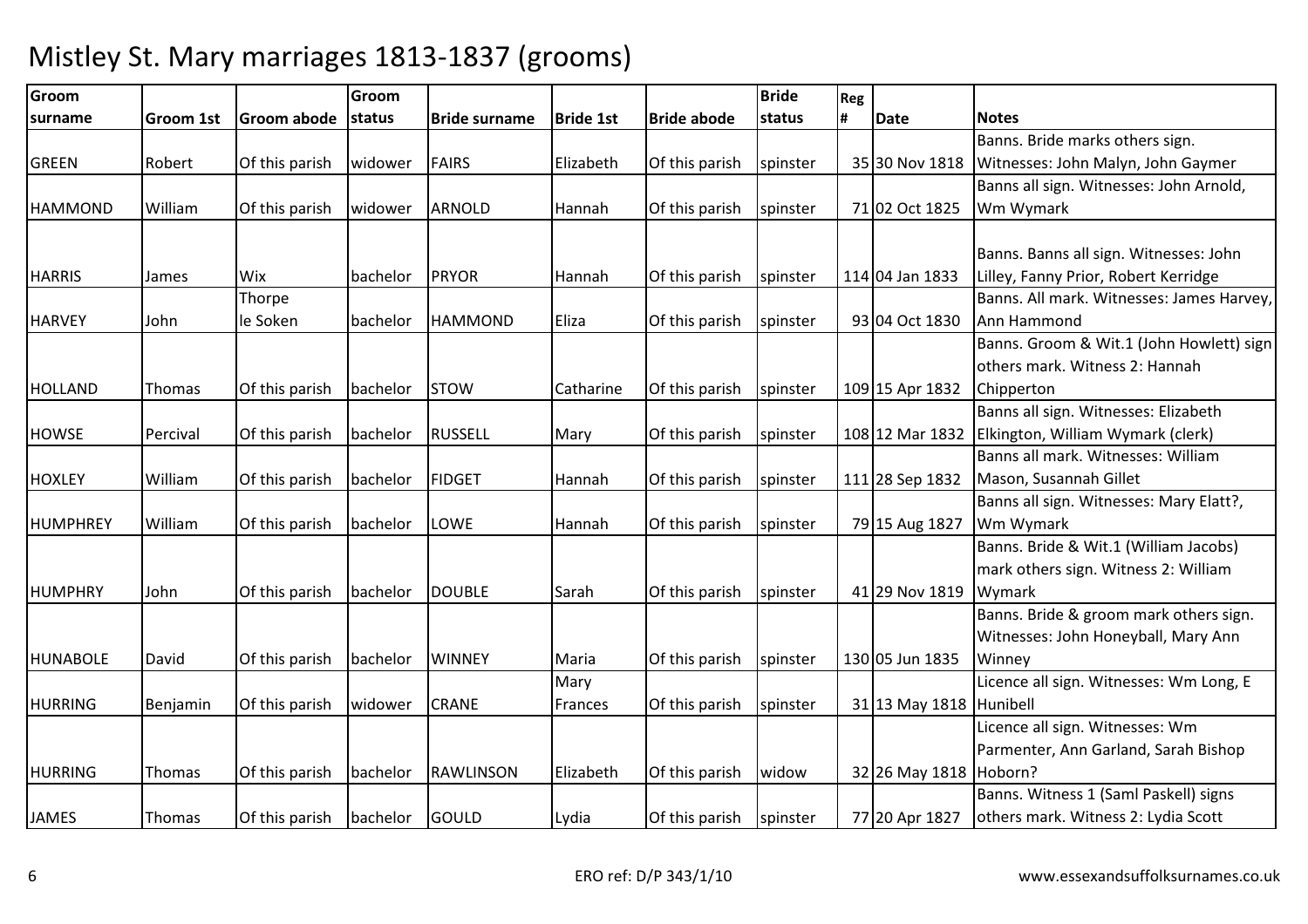| Groom           |                  |                | Groom    |                      |                  |                    | <b>Bride</b> | Reg |                 |                                             |
|-----------------|------------------|----------------|----------|----------------------|------------------|--------------------|--------------|-----|-----------------|---------------------------------------------|
| surname         | <b>Groom 1st</b> | Groom abode    | status   | <b>Bride surname</b> | <b>Bride 1st</b> | <b>Bride abode</b> | status       | #   | <b>Date</b>     | <b>Notes</b>                                |
|                 |                  |                |          |                      |                  |                    |              |     |                 | Banns. Bride & Witness 1 (John Howlett)     |
|                 |                  |                |          |                      |                  |                    |              |     |                 | sign others mark. Witness 2: Elizabeth      |
| <b>JENNINGS</b> | Joseph           | Of this parish | bachelor | <b>WINNEY</b>        | Lucy             | Lt Oakley          | spinster     |     | 105 12 Jan 1832 | Eteen                                       |
|                 |                  |                |          |                      |                  |                    |              |     |                 | Banns all sign. Witnesses: Joseph Jessop,   |
| <b>JESSOP</b>   | John             | Harwich        | bachelor | <b>DUNNINGHAM</b>    | Mary             | Of this parish     | spinster     |     | 61 26 * 1824    | <b>Mary Palmer</b>                          |
|                 |                  |                |          |                      |                  |                    |              |     |                 | Banns all sign. Witnesses: John & Ann       |
| <b>KERRIDGE</b> | Robert           | Of this parish | bachelor | <b>PRYOR</b>         | Fanny            | Of this parish     | spinster     |     | 126 26 Oct 1834 | Moor                                        |
|                 |                  |                |          |                      |                  |                    |              |     |                 |                                             |
|                 |                  |                |          |                      |                  |                    |              |     |                 | Banns. Bride & Groom sign others mark.      |
| <b>KING</b>     | Joseph           | Of this parish | bachelor | <b>HOWE</b>          | Mary             |                    | spinster     |     | 17 27 Sep 1815  | Witnesses: James Powell, Esther Howe        |
|                 |                  |                |          |                      |                  |                    |              |     |                 |                                             |
|                 |                  |                |          |                      |                  |                    |              |     |                 | Banns. Groom & Wit.1 (David King) sign      |
| <b>KING</b>     | John             | Tendring       | bachelor | <b>STRUTT</b>        | Jane             | Of this parish     | spinster     |     | 19 04 Jan 1816  | others mark. Witness 2: Sarah Finn          |
|                 |                  |                |          |                      |                  |                    |              |     |                 | Banns. Bride & groom mark others sign.      |
|                 |                  |                |          |                      |                  |                    |              |     |                 | Witnesses: John Jaggard, Mary Ann           |
| <b>LADBROOK</b> | William          | Of this parish | bachelor | <b>RIVETT</b>        | Sarah            | Of this parish     | widow        |     | 92 05 Aug 1830  | Ladbrook                                    |
|                 |                  |                |          |                      |                  |                    |              |     |                 | Licence all sign. Witnesses: Maria Letch,   |
| <b>LONG</b>     | Philip           | Of this parish | bachelor | <b>LETCH</b>         | Sophia           | Manningtree        | spinster     |     | 4 23 Jun 1813   | <b>Benjn Hurring</b>                        |
|                 |                  |                |          |                      |                  |                    |              |     |                 | Licence all sign. Witnesses: Jno Long jnr,  |
| <b>LONG</b>     | Benjamin         | Manningtree    | bachelor | <b>WORTS</b>         | Mary Ann         | Of this parish     | spinster     | 55  |                 | 10-Apr-23 Hannah Cooke                      |
|                 |                  |                |          |                      |                  |                    |              |     |                 |                                             |
|                 |                  |                |          |                      |                  |                    |              |     |                 | Banns. Bride marks others sign.             |
|                 |                  |                |          |                      |                  |                    |              |     |                 | Witnesses: William Sexton, Elisabeth Cole.  |
|                 |                  |                |          |                      |                  |                    |              |     |                 | Groom signs "Malyn", his surname is spelt   |
| <b>MALYN</b>    | John             | Of this parish | bachelor | <b>MINTER</b>        | Elizabeth        | Of this parish     | spinster     |     | 7 29 Oct 1813   | "Maylin" in register.                       |
|                 |                  |                |          |                      |                  |                    |              |     |                 | Banns all mark. Witnesses: James Powell,    |
| <b>MANNING</b>  | Henry            | Of this parish | bachelor | <b>MARVEN</b>        | Ann              | Of this parish     | widow        |     | 96 11 Feb 1831  | Elizabeth Hunnible                          |
|                 |                  |                |          |                      |                  |                    |              |     |                 | Banns. Witness 1 (John Gillet) signs others |
| <b>MASON</b>    | Thomas           | Of this parish | bachelor | <b>GILLET</b>        | Susannah         | Of this parish     | spinster     |     | 113 06 Dec 1832 | mark. Witness 2: Mary Gillet                |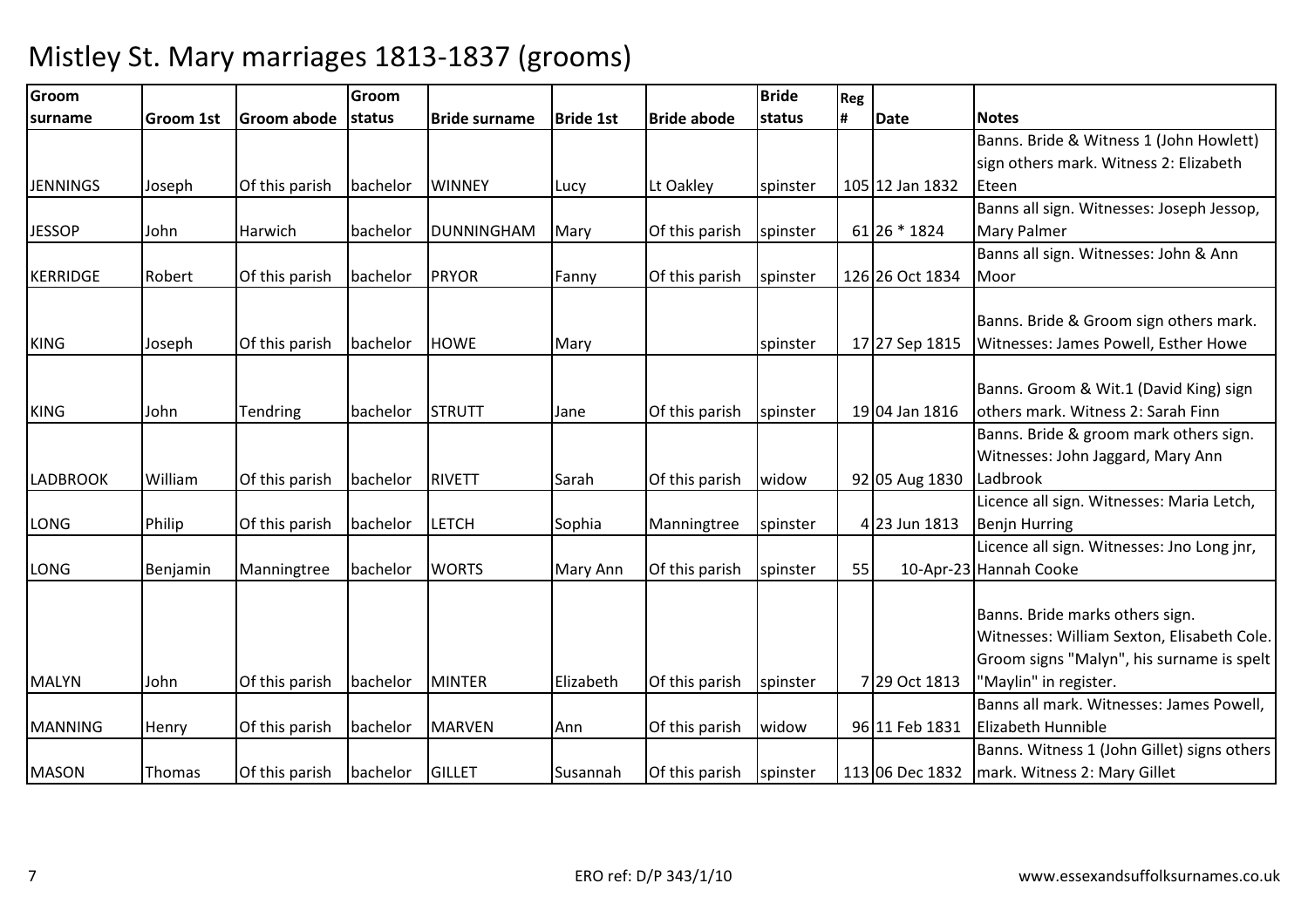| Groom          |                  |                | Groom    |                      |                  |                    | <b>Bride</b> | Reg |                 |                                            |
|----------------|------------------|----------------|----------|----------------------|------------------|--------------------|--------------|-----|-----------------|--------------------------------------------|
| surname        | <b>Groom 1st</b> | Groom abode    | status   | <b>Bride surname</b> | <b>Bride 1st</b> | <b>Bride abode</b> | status       | #   | <b>Date</b>     | <b>Notes</b>                               |
|                |                  |                |          |                      |                  |                    |              |     |                 | Licence all signed. Groom vicar.           |
|                | Robert           |                |          |                      |                  |                    |              |     |                 | Witnesses: Margaret Mary Harrison,         |
| <b>MILLER</b>  | Marratt          | Dedham         | bachelor | <b>HARRISON</b>      | Mary             | Of this parish     | spinster     |     | 38 21 Jun 1819  | Hannah Harrison                            |
|                |                  |                |          |                      |                  |                    |              |     |                 | Banns all sign. Witnesses: Robert          |
| <b>MOOR</b>    | John             | Of this parish | bachelor | KERRIDGE             | Ann              | Of this parish     | spinster     |     |                 | 97 15 Mar 1831 Kerridge, Sarah Moor        |
|                |                  |                |          |                      |                  |                    |              |     |                 | Banns all sign. Witnesses: Elizabeth       |
| <b>MORLEY</b>  | James            | Of this parish | bachelor | <b>TOLLADY</b>       | <b>Mary Ann</b>  | Of this parish     | spinster     |     | 75 05 Jan 1827  | Francis, Edwd Sherlock                     |
|                |                  |                |          |                      |                  |                    |              |     |                 | Banns all sign. Witnesses: John Southgate, |
| <b>NEVILL</b>  | George           | Lawford        | bachelor | <b>PALMER</b>        | Ann              | Of this parish     | spinster     |     | 115 11 Feb 1833 | <b>Mary Palmer</b>                         |
|                |                  |                |          |                      |                  |                    |              |     |                 |                                            |
|                |                  |                |          |                      |                  |                    |              |     |                 | Banns. Bride & Groom sign others mark.     |
| NIGHTINGALE    | John             | Of this parish | bachelor | <b>PETTY</b>         | Charlotte        | Of this parish     | widow        |     | 43 30 Jan 1820  | Witnesses: Ann Strutt, William Wymark      |
|                |                  |                |          |                      |                  |                    |              |     |                 | Banns. Groom signs others mark.            |
|                |                  |                |          |                      |                  |                    |              |     |                 | Witnesses: Armon Jarrett, Ann Buckle,      |
| <b>NORFOLK</b> | Samuel           | Of this parish | bachelor | <b>SIGGERS</b>       | <b>Mary Ann</b>  | Of this parish     | spinster     |     | 91 20 Sep 1829  | <b>Isaac Siggers</b>                       |
|                |                  |                |          |                      |                  |                    |              |     |                 | Banns. Witness 1 (Robert Clark) signs      |
| <b>OSBORN</b>  | Benjamin         | Of this parish | bachelor | <b>CLARKE</b>        | Ann              | Of this parish     | spinster     |     | 69 15 Apr 1825  | others mark. Witness 2: Lucy Wellum        |
|                |                  |                |          |                      |                  |                    |              |     |                 | Banns all sign. Witnesses: Chas Tovell,    |
| <b>PALMER</b>  | Charles          | Of this parish | bachelor | RANFIELD             | Sarah            | Of this parish     | spinster     |     | 88 13 Dec 1828  | Jefrey Warner                              |
|                |                  |                |          |                      |                  |                    |              |     |                 | Banns all sign. Witnesses: Wm & Mary       |
| PALMER         | William          | Of this parish | bachelor | <b>CARTER</b>        | Esther           | Of this parish     | spinster     |     | 137 16 Jun 1837 | Palmer                                     |
|                |                  |                |          |                      |                  |                    |              |     |                 |                                            |
|                |                  |                |          |                      |                  |                    |              |     |                 | Banns. Bride & Groom mark others sign.     |
| <b>PARISH</b>  | James            | Of this parish | bachelor | <b>POTTER</b>        | Maria            | Of this parish     | spinster     |     | 49 06 Nov 1820  | Witnesses: John Sadler, William Wymark     |
|                |                  |                |          |                      |                  |                    |              |     |                 | Banns. Bride signs others mark.            |
|                |                  |                |          |                      |                  |                    |              |     |                 | Witnesses: James Thompson, Elizabeth       |
| <b>PITTICK</b> | John Nunn        | Manningtree    | bachelor | <b>ROSE</b>          | Anna Maia        | Of this parish     | spinster     |     | 112 26 Nov 1832 | Pittick                                    |
|                |                  |                |          |                      |                  |                    |              |     |                 | Licence all sign. Witnesses: J Wright,     |
| <b>PIZZEY</b>  | John             | Of this parish | bachelor | <b>BETTS</b>         | Clarissa         | Of this parish     | spinster     |     | 29 25 Dec 1817  | Louisa Stevens                             |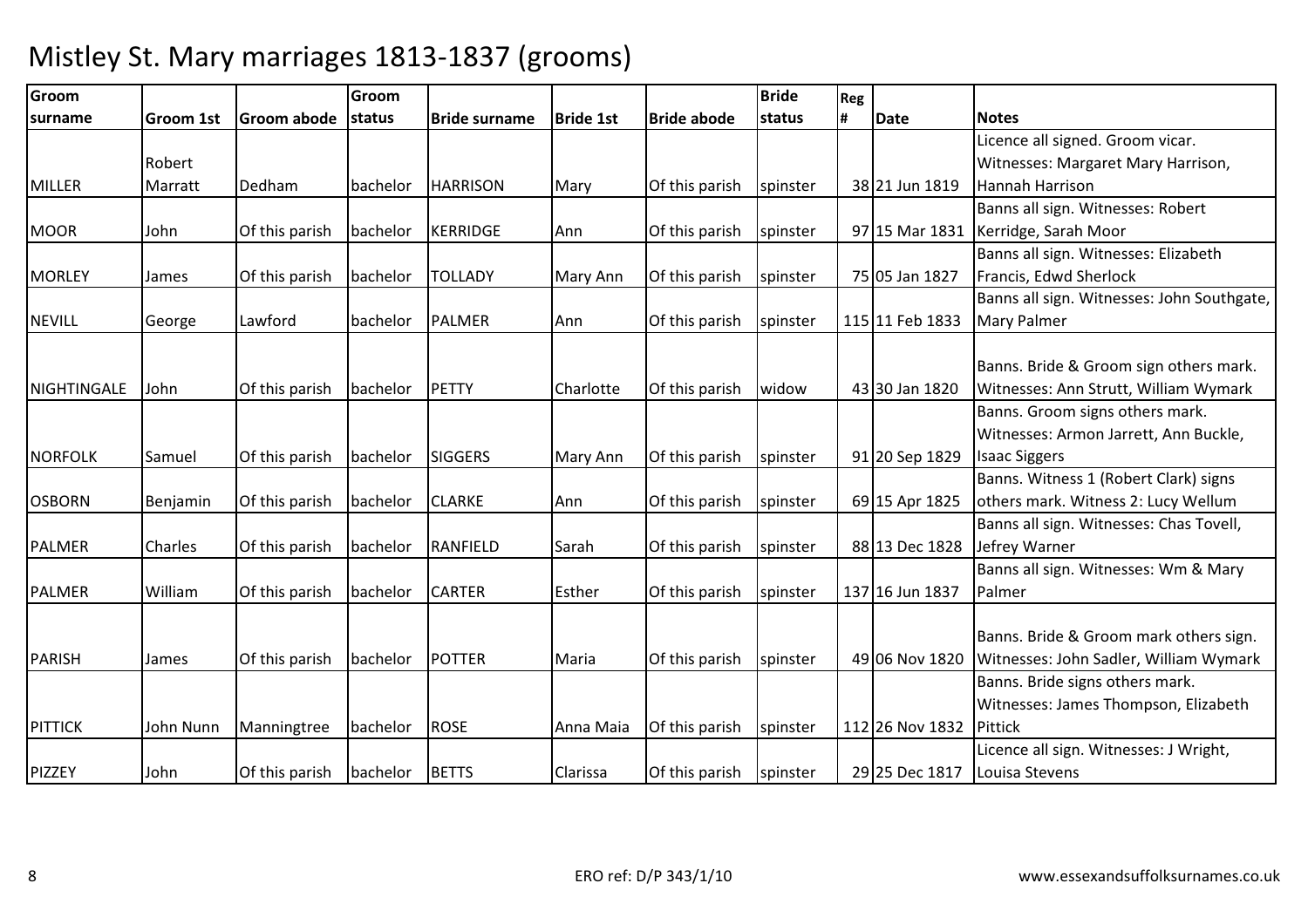| Groom             |                  |                  | Groom           |                      |                  |                    | <b>Bride</b> | Reg |                 |                                              |
|-------------------|------------------|------------------|-----------------|----------------------|------------------|--------------------|--------------|-----|-----------------|----------------------------------------------|
| surname           | <b>Groom 1st</b> | Groom abode      | status          | <b>Bride surname</b> | <b>Bride 1st</b> | <b>Bride abode</b> | status       | #   | <b>Date</b>     | <b>Notes</b>                                 |
|                   |                  |                  |                 |                      |                  |                    |              |     |                 |                                              |
|                   |                  |                  |                 |                      |                  |                    |              |     |                 | Banns. Groom & Wit.2 (Eliza Crooks) sign     |
| <b>POLLY</b>      | <b>Dicksey</b>   | Of this parish   | bachelor        | <b>ACKFIELD</b>      | Sarah            | Of this parish     | spinster     |     | 25 20 Apr 1817  | others mark. Witness 1: Charles Elwood       |
|                   |                  |                  |                 |                      |                  |                    |              |     |                 | Banns. Bride & groom mark others sign.       |
| <b>PORTER</b>     | Robert           | Wrabness         | widower         | <b>WRIGHT</b>        | Mary             | Of this parish     | spinster     |     | 74 12 Dec 1826  | Witnesses: A & Wm Wymark                     |
|                   |                  | White chapel     |                 |                      |                  |                    |              |     |                 | Licence all sign. Witnesses: Thos Paskell, S |
| <b>REMLEY</b>     | Philip           | Middlesex        | bachelor        | <b>BEAUMONT</b>      | Mary             | Of this parish     | spinster     |     | 72 28 Dec 1825  | $A [P_$                                      |
|                   |                  |                  |                 |                      |                  |                    |              |     |                 | Banns all sign. Witnesses: Robt Durrant,     |
| <b>RICHARDSON</b> | Thomas           | Of this parish   | bachelor        | <b>BURGESS</b>       | Mary             | Of this parish     | spinster     |     | 11 23 Nov 1814  | <b>Mary Stevens</b>                          |
|                   |                  |                  |                 |                      |                  |                    |              |     |                 |                                              |
|                   |                  |                  |                 |                      |                  |                    |              |     |                 | Banns. Witness 2 (George Philips) marks      |
| <b>RIVERS</b>     | William          | Of this parish   | bachelor        | <b>KEMP</b>          | Elizabeth        | Of this parish     | single       |     | 134 15 Sep 1836 | others sign. Witness 1: Mary Ann Rivers      |
|                   |                  |                  |                 |                      |                  |                    |              |     |                 | Banns. Bride & Groom mark others sign.       |
|                   |                  |                  |                 |                      |                  |                    |              |     |                 | Witnesses: Ann Hempson, William              |
| ROBERTSON         | Stephen          | <b>Bradfield</b> | bachelor        | <b>CARTER</b>        | Mary             | Of this parish     | spinster     |     | 58 16 Sep 1823  | Wymark                                       |
|                   |                  |                  |                 |                      |                  |                    |              |     |                 | Banns. Groom & Wit.1 (David Rowland)         |
|                   |                  |                  |                 |                      |                  |                    |              |     |                 | sign others mark, witness 2: Mary            |
| <b>ROWLAND</b>    | Nathaniel        | Of this parish   | bachelor        | <b>JOSCELYN</b>      | Patty            | Of this parish     | spinster     |     | 98 23 Jul 1831  | Joscelyn                                     |
|                   |                  |                  |                 |                      |                  |                    |              |     |                 | Banns, All mark, Witnesses: James            |
| <b>RUMSEY</b>     | William          | Of this parish   | bachelor        | <b>MANNING</b>       | Ann              | Of this parish     | spinster     |     | 86 10 Feb 1828  | Chapman, Hannah Fidget                       |
|                   |                  |                  |                 |                      |                  |                    |              |     |                 | Banns. Bride marks others sign.              |
| SAGE              | William          | Manningtree      | bachelor        | <b>LITTLEBURY</b>    | Elizabeth        | Of this parish     | spinster     |     | 21 16 Feb 1816  | Witnesses: James Earthy, Sarah Sage          |
|                   |                  | Bergholt         |                 |                      |                  |                    |              |     |                 | Banns. Bride marks others sign.              |
| SAGE              | William          | Suffolk          | bachelor        | <b>GAYMER</b>        | Rhoda            | Of this parish     | spinster     |     | 80 17 Oct 1827  | Witnesses: Joseph & Sarah Sage               |
|                   |                  |                  |                 |                      |                  |                    |              |     |                 |                                              |
|                   |                  |                  |                 |                      |                  |                    |              |     |                 | Banns. Groom & Wit.1 (Samuel Paskell)        |
| SAVILL            | Thomas           | Of this parish   | widower         | <b>SCOTT</b>         | Ann              | Of this parish     | spinster     |     | 24 12 Jan 1817  | sign others mark. Witness 2: Betsy Scott     |
|                   |                  |                  |                 |                      |                  |                    |              |     |                 |                                              |
|                   |                  |                  |                 |                      |                  |                    |              |     |                 | Banns. Groom marks others sign.              |
| <b>SAWYER</b>     | George           | Of this parish   | bachelor SAVELL |                      | Jane             | Of this parish     | spinster     |     | 122 06 Mar 1834 | Witnesses: Henry York, Eunice Stollery       |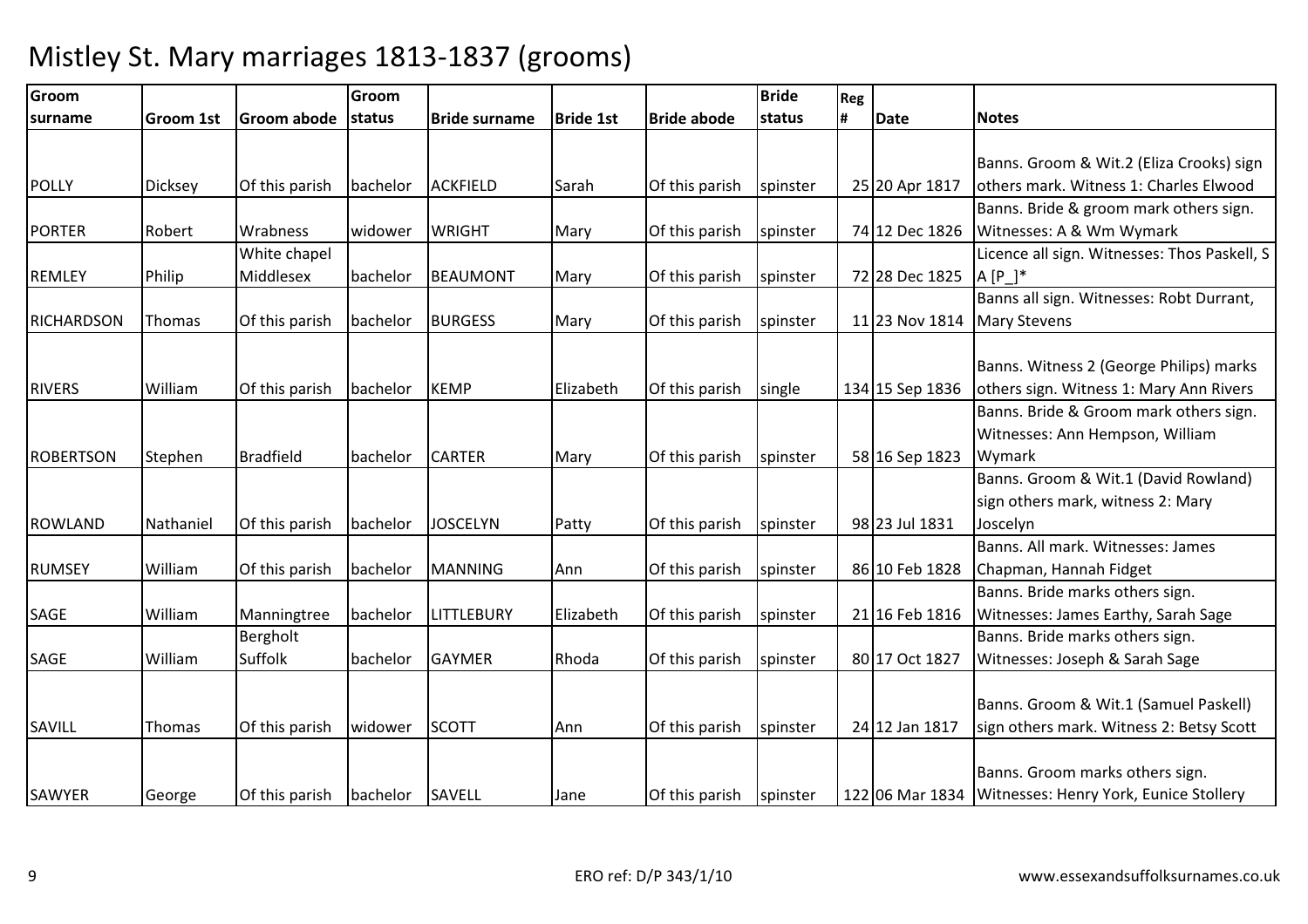| Groom            |                  |                | Groom    |                      |                  |                    | <b>Bride</b> | Reg |                 |                                                                                                                          |
|------------------|------------------|----------------|----------|----------------------|------------------|--------------------|--------------|-----|-----------------|--------------------------------------------------------------------------------------------------------------------------|
| surname          | <b>Groom 1st</b> | Groom abode    | status   | <b>Bride surname</b> | <b>Bride 1st</b> | <b>Bride abode</b> | status       | #   | Date            | <b>Notes</b>                                                                                                             |
| <b>SEABORN</b>   | John             | Of this parish | bachelor | <b>SALMON</b>        | Elizabeth        | Of this parish     | spinster     |     | 10 28 Jun 1814  | Licence. Witness 2 (Lucy Salmon ) marks<br>others sign. Witness 1: Wm Nevell                                             |
| <b>SELF</b>      | Thomas           | Of this parish | bachelor | <b>SELF</b>          | Susanna          | Of this parish     | spinster     |     | 78 25 May 1827  | Banns all sign. Witnesses: Charles Frostick,<br><b>Elizabeth Marsh</b>                                                   |
| <b>SIGGERS</b>   | John             | Of this parish | bachelor | <b>WHALEY</b>        | Mary             | Of this parish     | spinster     |     | 124 14 Jun 1834 | Banns. Bride marks others sign.<br>Witnesses: Thomas James, Eliza Siggers                                                |
| <b>SIGGERS</b>   | Isaac            | Of this parish | bachelor | <b>CARRINGTON</b>    | Anne             | Of this parish     | spinster     |     | 133 06 Dec 1835 | Banns. Bride marks others sign.<br>Witnesses: Charles Southgate, William<br>Wymark                                       |
| <b>SILKE</b>     | William          | Manningtree    | bachelor | <b>HARRISON</b>      | Margaret<br>Mary | Of this parish     | widow        |     | 66 20 Oct 1824  | Licence all sign. Witnesses: Charlotte<br>Silke, Wm Wymark                                                               |
| <b>SMITH</b>     | John             | Of this parish | bachelor | <b>KEEN</b>          | Mary             | Of this parish     | spinster     |     | 1 09 Feb 1813   | Banns all sign. Witnesses: Mary Ann<br>Milborn, Tho Smith                                                                |
| <b>SOUTHGATE</b> | Samuel           | Of this parish | bachelor | <b>HOWARD</b>        | Elizabeth        | Of this parish     | spinster     |     | 100 01 Aug 1831 | Banns. Groom & Wit.1 (John Howard)sign<br>others mark. Witness 2: Susannah Howard                                        |
| <b>SPENDLEY</b>  | Francis          | Lawford        | bachelor | <b>FRANCIS</b>       | Ann              | Of this parish     |              |     | 67 08 Nov 1824  | Banns. Bride & Groom mark others sign.<br>Witnesses: William Wymark, Henry Fenn                                          |
| <b>STAPLETON</b> | Thomas           | Of this parish | widower  | <b>POTTER</b>        | Elizabeth        | Of this parish     | widow        |     | 44 13 Feb 1820  | Banns. Witness 1 (William Wymark) signs<br>others mark. Witness 2: James Kettle                                          |
| <b>STEVENS</b>   | Robert           | Of this parish | bachelor | <b>HOWARD</b>        | Hannah           | Of this parish     | spinster     |     | 3 23 Mar 1813   | Banns. Bride & Wit.1 (Mary Stevens) sign<br>others mark. Witnesses 2: Samuel Howard<br>Licence. Groom marks others sign. |
| <b>STEVENS</b>   | Aaron            | Of this parish | bachelor | <b>BETTS</b>         | Louisa           | Of this parish     | spinster     |     | 6 19 Oct 1813   | Witnesses: Martha & William Betts                                                                                        |
| <b>STRIBLING</b> | Isaac            | Of this parish | widower  | <b>GARRETT</b>       | Emma             | Of this parish     | spinster     |     | 132 11 Oct 1835 | Licence all sign. Witnesses: Thomas<br>Scrivener, Sarah Garrett                                                          |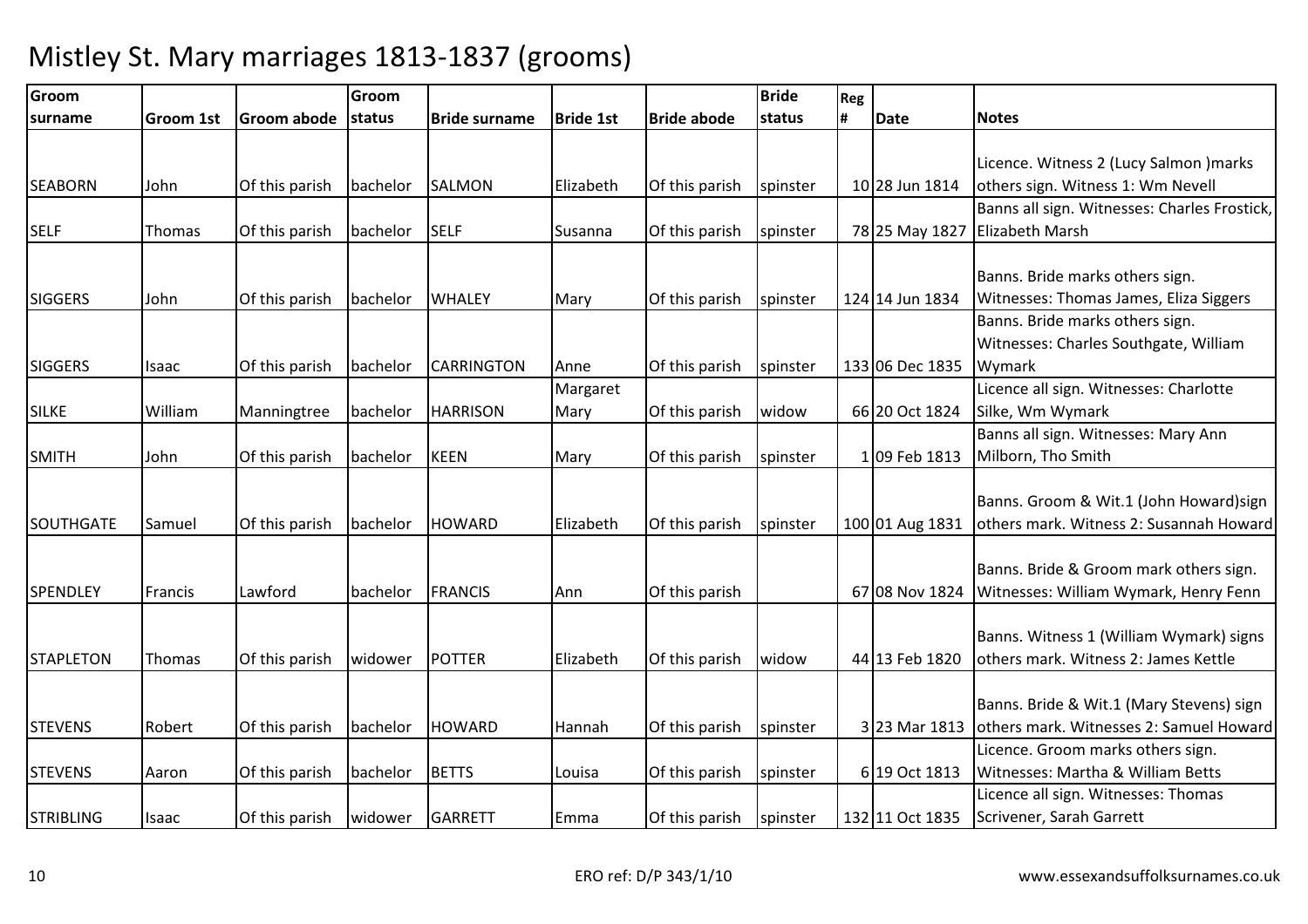| Groom           |                  |                | Groom    |                      |                  |                    | <b>Bride</b> | Reg |                 |                                                            |
|-----------------|------------------|----------------|----------|----------------------|------------------|--------------------|--------------|-----|-----------------|------------------------------------------------------------|
| surname         | <b>Groom 1st</b> | Groom abode    | status   | <b>Bride surname</b> | <b>Bride 1st</b> | <b>Bride abode</b> | status       | #   | <b>Date</b>     | <b>Notes</b>                                               |
|                 |                  |                |          |                      |                  |                    |              |     |                 | Banns. Bride & Wit.1 mark others sign.                     |
|                 |                  |                |          |                      |                  |                    |              |     |                 | Witnesses: Benjamin Eteen, Charlotte                       |
| <b>STRUTT</b>   | William          | Of this parish | bachelor | <b>GIRLING</b>       | Ann              | Of this parish     | spinster     |     | 27 04 Sep 1817  | Petty                                                      |
|                 |                  |                |          |                      |                  |                    |              |     |                 |                                                            |
|                 |                  |                |          |                      |                  |                    |              |     |                 | Banns. Witness 1 (Richd Scott) signs                       |
| <b>TAYLOR</b>   | John             | Of this parish | bachelor | <b>FISHER</b>        | Amy              | Of this parish     | spinster     |     | 12 25 Nov 1814  | others mark. Witness 2: Hannah Taylor                      |
|                 |                  |                |          |                      |                  |                    |              |     |                 | Licence all sign. Witnesses: Robt & Susan                  |
| THOMPSON        | William          | Of this parish | bachelor | <b>CARRINGTON</b>    | Anne             | Manningtree        | spinster     |     | 54 17 Jun 1822  | Carrington, Robt Hardyss?                                  |
|                 |                  |                |          |                      |                  |                    |              |     |                 | Banns. Bride signs others mark.                            |
|                 |                  |                |          |                      |                  |                    |              |     |                 | Witnesses: Robert Thompson, Sarah                          |
| <b>THOMPSON</b> | Benjamin         | Of this parish | bachelor | <b>COCKRIL</b>       | Mary Ann         | Of this parish     | spinster     |     | 84 20 Nov 1827  | Manning                                                    |
|                 |                  |                |          |                      |                  |                    |              |     |                 | Banns. Bride & Wit 2 (William Wymark)                      |
|                 |                  |                |          |                      |                  |                    |              |     |                 | sign others mark. Witness 1: Thomas                        |
| <b>THOMPSON</b> | Jacob            | Of this parish | bachelor | <b>ATKINSON</b>      | Fanny            | Of this parish     | spinster     |     | 119 15 Oct 1833 | Thompson                                                   |
|                 |                  |                |          |                      |                  |                    |              |     |                 | Banns all mark. Witnesses: William                         |
| <b>THOMPSON</b> | <b>Thomas</b>    | Of this parish | bachelor | <b>POWEL</b>         | Martha           | Of this parish     | spinster     |     | 120 10 Nov 1833 | Hammond, Elizabeth Spendley                                |
|                 |                  |                |          |                      |                  |                    |              |     |                 |                                                            |
|                 |                  |                |          |                      |                  |                    |              |     |                 | Licence. Witness 2 (Mary Eteen) marks                      |
| <b>THOMPSON</b> | James            | Of this parish | widower  | <b>COPPIN</b>        | Mary             | Of this parish     | spinster     |     | 128 24 Mar 1835 | others sign. Witness 1: John Eteen                         |
|                 |                  |                |          |                      |                  |                    |              |     |                 |                                                            |
|                 |                  |                |          |                      |                  |                    |              |     |                 | Banns. Witness 2 (Martha Candler) marks                    |
| <b>THOMPSON</b> | Robert           | Of this parish | bachelor | <b>CANDLER</b>       | Sarah Ellen      | Of this parish     | spinster     |     | 131 03 Jul 1835 | others sign. Witness 1: Benj Candler                       |
|                 |                  |                |          |                      |                  |                    |              |     |                 | Licence all sign. Witnesses: Richard                       |
| <b>TOVELL</b>   | Charles          | Of this parish | bachelor | <b>HOWARD</b>        | Mary             | Of this parish     | spinster     |     | 39 16 Oct 1819  | Ransfield, Sophia Taylor                                   |
|                 | George           |                |          |                      |                  |                    |              |     |                 | Licence all sign. Witnesses: Chas Tovell, S.               |
| <b>TOVELL</b>   | Randfield        | Of this parish | bachelor | <b>BEDELL</b>        | Emma             | Of this parish     | spinster     |     | 70 01 Jun 1825  | A. Tovell                                                  |
|                 |                  | Radwinter      |          |                      |                  |                    |              |     |                 | Banns all sign. Witnesses: James Wade,                     |
| <b>WADE</b>     | William          | <b>Essex</b>   | bachelor | <b>CUTTING</b>       | Elizabeth        | Of this parish     | spinster     |     | 81 22 Oct 1827  | Wm Wymark                                                  |
|                 |                  |                |          |                      |                  |                    |              |     |                 |                                                            |
|                 |                  |                |          |                      |                  |                    |              |     |                 | Banns. Witness 1 (Sarah Bloomfield)                        |
| <b>WARD</b>     | Charles          | Of this parish | bachelor | <b>TOLLADY</b>       | Mary             | Of this parish     | spinster     |     |                 | 9 21 Mar 1814   marks others sign. Witness 2: John Tollady |